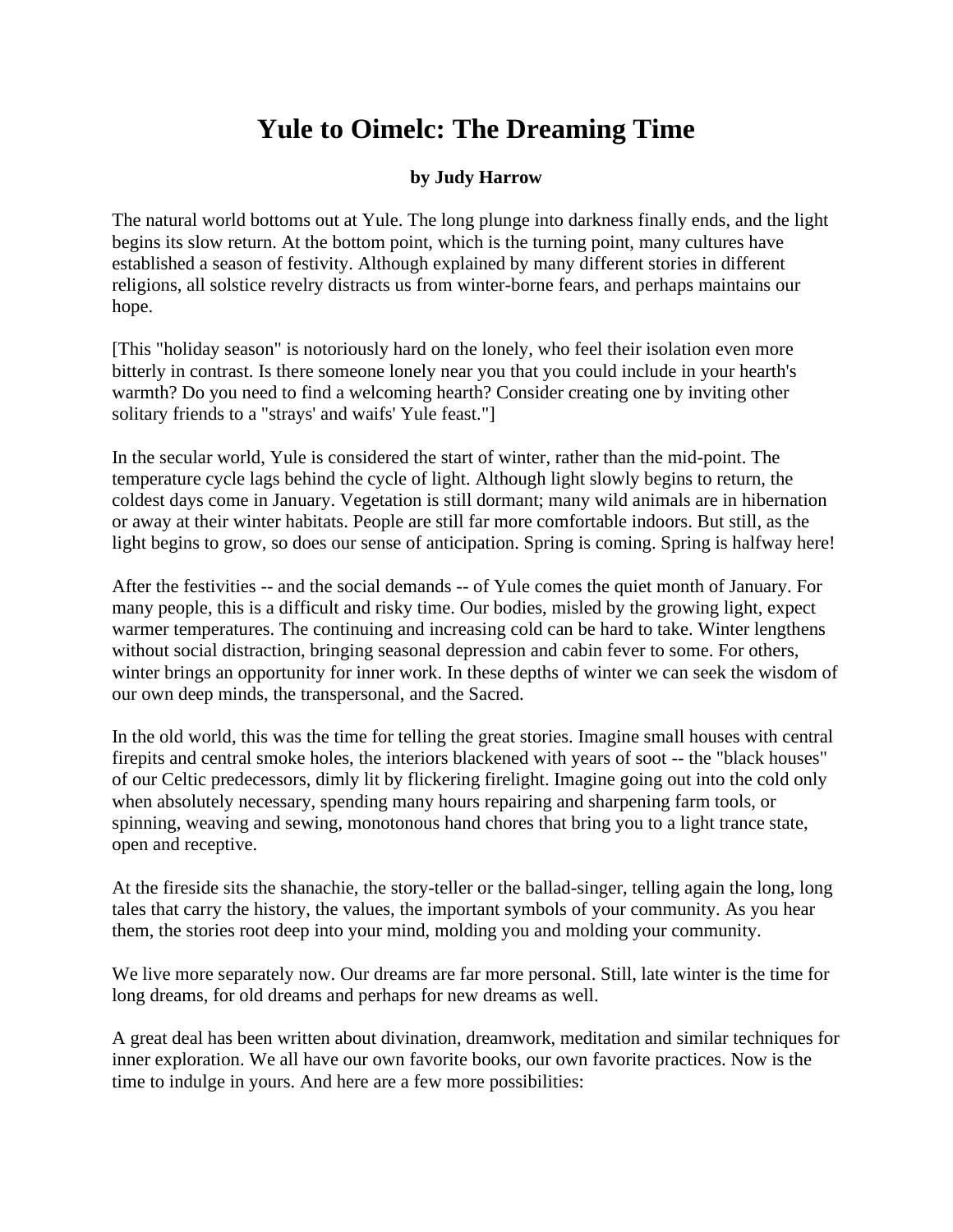- **Dreamwork:** in the winter, Nature's life processes slow down or go to sleep. Try it yourself. As many evenings as you can, take a warm, relaxing bath and go to bed an hour or more earlier than usual. If you're less fatigued, you'll sleep more lightly -- and lighter sleep helps with dream recall. Also, the extra rest will protect and nurture a winterstressed body, helping us resist the cold, as Northern tribal peoples have long known.
- **Reading:** Curl up with a warm drink and a good book. Now is a good time for a long, slow, dreamy read of poetry, myth or contemporary fantasy literature -- works that feed your imagination, material written more for delight and for the deep mind than for informational content. There's a traditional Catholic technique for meditative reading, called "lectio divina" (sacred reading), which is easily adaptable to any mythic material. For more information, see Dysinger, Luke "How to Practice Lectio Divina"
- **Divination:** in addition to whatever question-driven readings you may be doing, spend some quiet and unstructured time with your favorite oracle. Perhaps you could pick one Tarot card, rune or hexagram at random and just sit with it for an hour, ruminating and daydreaming on the symbolism. If you do this at bedtime, you may induce dreams that deepen your understanding of your oracle.
- **Meditation:** Take some time to be non-verbal. In that time, do not converse, read, write, listen to radio or watch television. Instead, listen (and stretch and dance) to instrumental music, prepare and eat delicious meals, take long, warm, scented baths, paint pictures, crochet ... or simply drift and dream.

What these activities have in common is that they are *unstructured.* There are no pre-set questions, nor are we seeking contact with any particular Goddess or God. We are simply putting ourselves into a receptive state, open to whatever comes, even if all that comes is simple relaxation. There is no immediate or practical purpose to any of these activities. We can do them for their own sake, simply for the pleasure.

Paradoxically, they are also gentle and effective ways of opening the inner pathways. In the longer view, our spirituality and our magic will develop depth and richness through practices such as these, which train us in mindfulness, an intense, open appreciation of the Sacred that dwells within and all around us.

Within and all around us -- that's important. Please notice that these exercises are as much about immediate sensuality as they are about deep insight or Sacred contact. Indeed, any sensate focus exercises would work for the purpose. Ours is a religion of immanence, a geocentric spiritual path. The religions of transcendence often prescribe spiritual practices designed to help people dissociate mind or spirit from body and senses. Our Path is opposite. We seek and find beauty, meaning and value within this life, on this Earth, in these bodies, here and now. So there is no conflict at all for us between sensory and spiritual mindfulness.

One more exercise, deceptively simple, that takes us to the very heart of Pagan spirituality: eat a piece of fruit. In this description, an orange. (This exercise will work with any food you like. Oranges, obvious sun symbols, are particularly appropriate for this season. In American folk traditions, they were commonly given as "stocking stuffers.") Eat an orange.